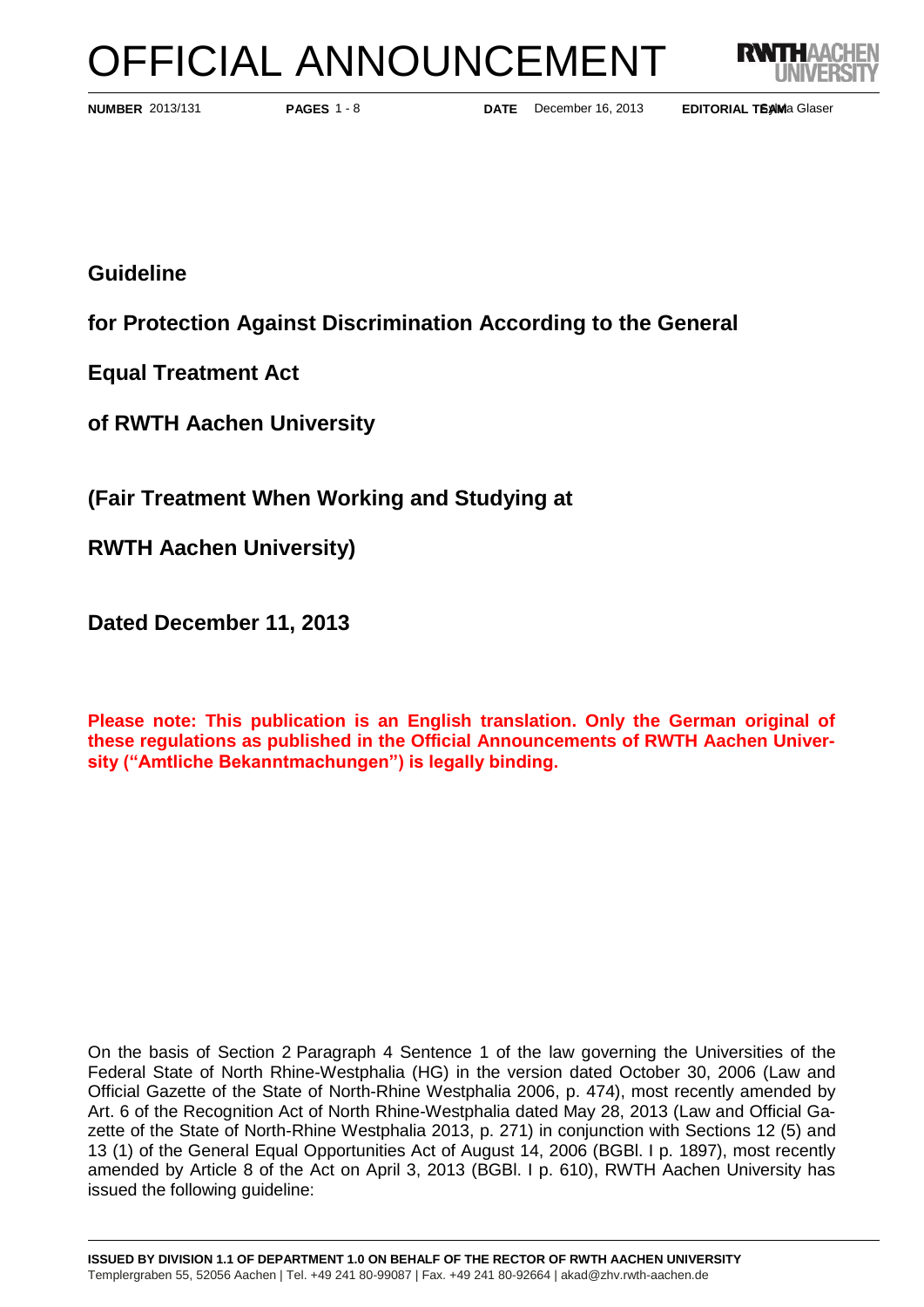### **Preamble**

RWTH Aachen University attaches great importance to ensuring that no person is discriminated against within University life on the basis of gender, ethnic or social origin, age, disability, sexual orientation or identity, religion, world view or political opinion.

RWTH Aachen University promotes a culture of looking out for each other, which is based on respectful and appreciative interaction between all parties. RWTH Aachen University is a place to work and study which values and promotes fairness, equal treatment, appreciative communication, and cooperative behavior among all employees and students in all collaborative activities, but also in dealing with conflicts.

This includes, above all, addressing problems and seeking and pursuing common solutions. The personality of each individual is to be respected and their dignity ensured. Behavior aimed at hurting others in their personality is to be refrained from.

This guideline lays out instructions for preventing discrimination, harassment and violence, stalking and bullying and, in the event of a conflict, for outlining clear procedures and options to sanction violations. This guideline serves to reduce and prevent discrimination.

## **Section One:**

## **Guiding Principles and Definitions**

## **§ 1 Scope of Application**

This guideline applies to members in the sense of § 9 (1) HG as well as to trainees, scholarship holders, habilitation candidates, lecturers, part-time and external instructors, professors who have been relieved of their duties or retired, extraordinary professors, honorary professors, part-time, temporary or guest lecturers at the University, and private lecturers (Privatdozenten).

It shall also apply in cases of discrimination, harassment and violence, stalking and bullying by third parties or against third parties on University premises if at least one person involved belongs to the group of individuals mentioned in sentence 1.

### **§ 2 Guiding Principles**

(1) Within its area of responsibility, RWTH Aachen University assumes responsibility for ensuring that the personal rights of all individuals mentioned in § 1 sentence 1 are respected and protected, regardless of gender, ethnic or social origin, external appearance, age, disability, sexual orientation or identity, religion, ideology, or political convictions.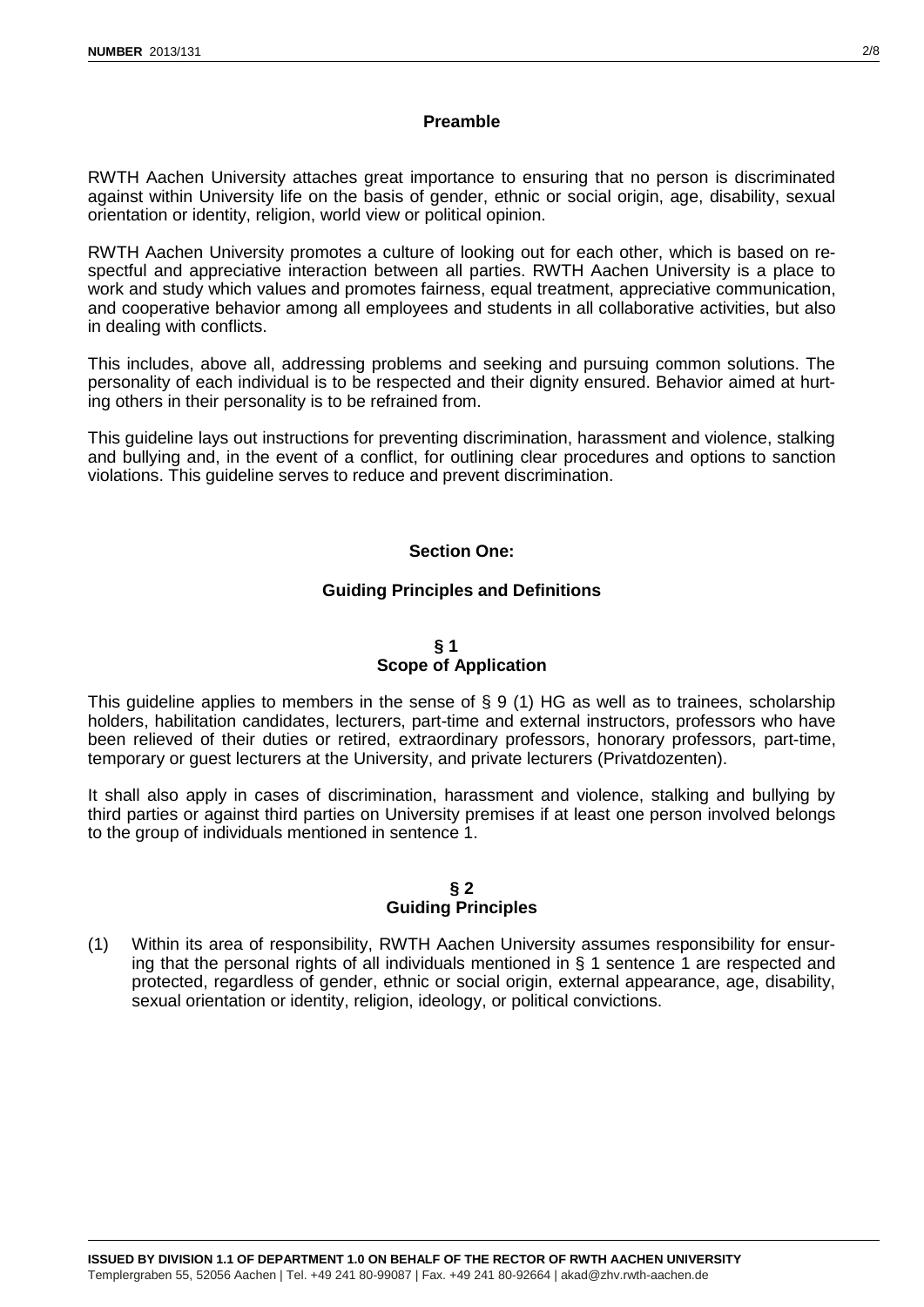- (2) All persons pursuant to § 1 sentence 1 are obliged to contribute to RWTH Aachen University being and remaining a place of work and study characterized by tolerance, openness and mutual respect.
- (3) In particular, members of RWTH Aachen University active in management, teaching and learning, and training shall behave in an exemplary manner, and they shall counter misconduct brought to their attention in accordance with these guidelines.
- (4) Affected persons shall be encouraged to exercise their rights and to report and seek advice, about cases of discrimination, harassment, violence, stalking or bullying that they have experienced.

### **§ 3 Prohibition of Discrimination**

Discrimination, harassment, violence, stalking, and bullying based on the characteristics listed in § 2 (1) are prohibited.

# **Definition of Terms**

The definitions given here supplement the concepts of discrimination and disadvantages within the meaning of § 3 General Equal Opportunities Act and serve to better clarify the cases covered by this guideline. However, they do not represent an exhaustive catalog. Discrimination, sexualized or racially motivated harassment and violence, stalking or bullying is considered to be particularly serious if it emanates from persons with managerial or supervisory responsibilities and is directed against subordinates.

## 1. Discrimination

Discrimination occurs when a person receives less favorable treatment on the basis of a characteristic listed under §2 (1) than a comparable individual who does not have the characteristic. Any form of discrimination, disregard, disrespect, disparagement, exclusion, or impermissible unequal treatment of individuals or groups on the basis of actual or ascribed group-specific characteristics is discriminatory.

## 2. Sexualized or racially motivated harassment and violence

are, for example, the following verbal, non-verbal, or physical actions:

- a. Posting, distributing or displaying images of sexist or racist content (e.g. posters, screensavers, calendars, software)
- b. Sexist or racist graffiti on campus
- c. Copying, application and/or use of electronic data of pornographic or racist content on service computers and IT equipment of the University
- d. Sexist or racist addressing of persons (including the use of "terms of endearment") and insulting statements
- e. Unwanted verbal sexual advances
- f. Sexually suggestive or racist remarks, statements, jokes, comments about other people, their appearance or their bodies
- g. Unwanted, unnecessary physical contact
- h. Solicitation for sexual acts
- i. Threats of violence, persecution, coercion
- j. Physical assault and rape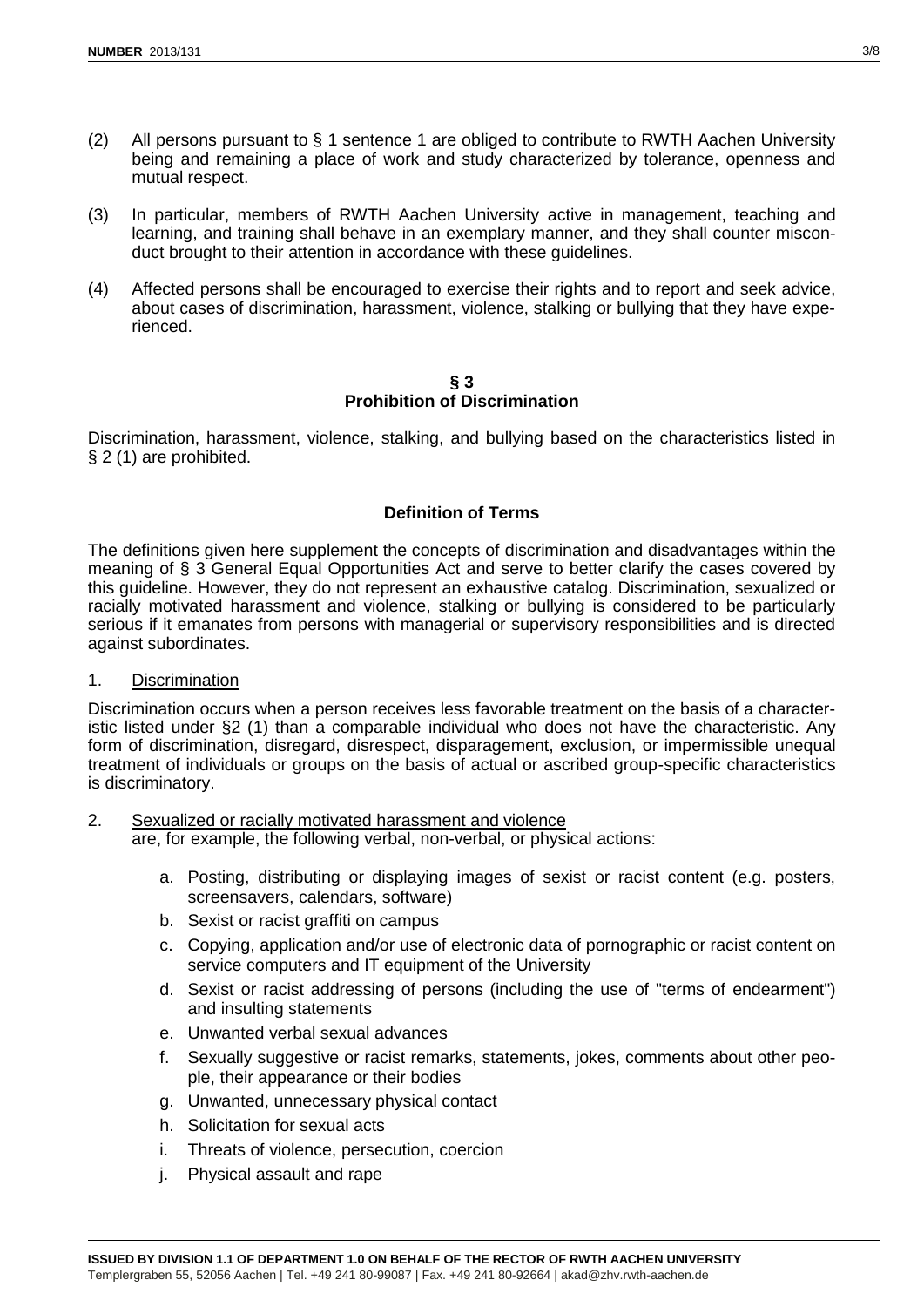## 3. Stalking

"Stalking" means the intentional and repeated following, pestering, harassing of an individual so that their way of life is seriously impaired or their safety is threatened. Stalking manifests itself in many different forms:

- a. Phone calls, SMS, messages on the answering machine, mails at all times of the day and night
- b. "Expressions of love" such as love letters, flowers, gifts
- c. Orders of goods on behalf of the victim
- d. Following and ambushing the individual, for example, in front of the their apartment, workplace, supermarket
- e. False accusations, for example, about the victim to their employer
- f. Questioning the victim's circle of acquaintances about the victim
- g. Damage to property
- h. Insults, slander
- i. Threats, coercion

## 4. Bullying

Bullying is defined as systematic and repeated hostility, harassment, and exclusion with the goal or consequence of making the person(s) being bullied feel insecure and belittled and ostracized from the study or work environment. Bullying can manifest itself in the following verbal, non-verbal or physical actions, among others:

- a. Spreading rumors about employees or students
- b. Systematic withholding of information relevant to studies or work
- c. Refusal of contacts relevant to study or work, exclusion from discussions
- d. Persons with managerial and supervisory responsibilities assigning the victim pointless, annoying, unsolvable, unhealthy tasks or no tasks at all.
- e. Insults, defamatory and humiliating treatment
- f. Threats, coercion, humiliation in front of others
- g. Intentionally causing stress
- h. Acts of violence

## **§ 5 Principles**

- (1) Discriminations within the meaning of Section 4 constitute violations of personal rights and may also constitute breaches of duty under employment contracts or employment law, or may also constitute criminal offenses.
- (2) Violations of the Guiding Principles may be punished.

# **Section Two:**

# **Prevention**

#### **§ 6 Duties of University Management and Persons with Management and Supervisory Duties**

(1) RWTH Aachen University has the obligation to neither directly nor indirectly disadvantage individuals according to § 1 for the reasons mentioned above. It also undertakes to protect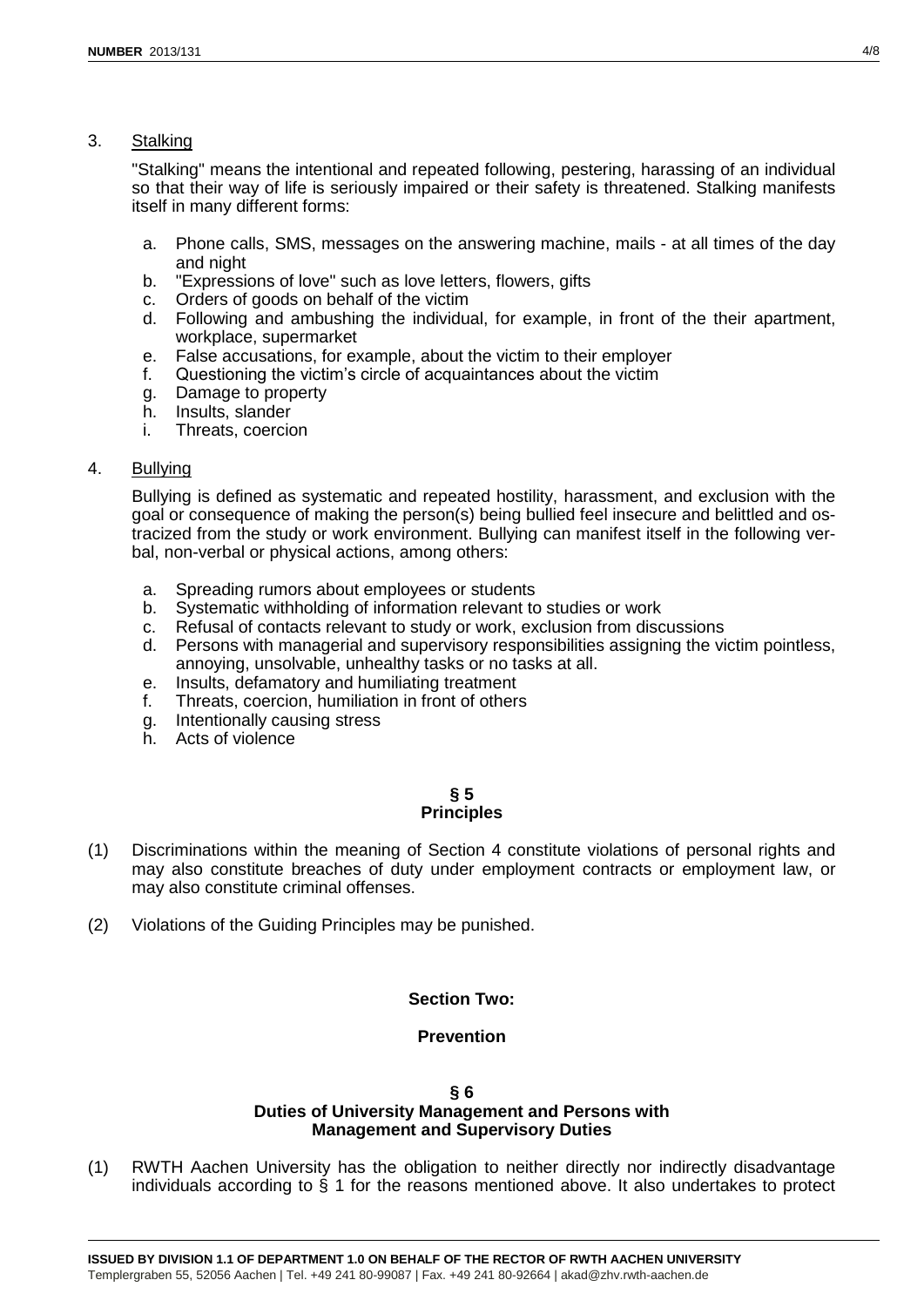them from disadvantages or discrimination by other employees, students, or other third parties.

- (2) RWTH Aachen University undertakes to take action, in consultation with the parties concerned, against persons who are found to be in breach of this guideline.
- (3) RWTH Aachen University shall ensure that persons lodging complaints do not suffer any disadvantages (prohibition of disciplonary actions).
- (4) Members of RWTH Aachen University with personnel responsibility and/or with responsibilities in management, teaching, and training in the areas of teaching, research, administration, and committee work are required to
	- a) contribute, through their conduct and appropriate preventive measures, to promoting respectful and non-discriminatory interaction and respecting the integrity of all employees and students,
	- b) ensure that dependency relationships are not exploited in the area of teaching and learning as well as at the workplace,
	- c) investigate complaints about and indications of cases of discrimination, harassment and violence, bullying and stalking, to advise and support those affected or to provide them with appropriate help and to seek possible solutions – if necessary by contacting the relevant officers or units at the University.
	- d) In the event of non-compliance with a) to c), they shall be advised of their responsibility by University management or the next higher superior.

## **§ 7 Preventive Measures**

(1) The "Round Table for Equal Treatment & Anti-Discrimination", founded in September 2010 by the Equal Opportunities Office, works as an alliance for a culture of looking out for each other at RWTH Aachen University. It develops measures to strengthen values such as fairness and equal treatment at the University and to avoid cases of unequal treatment, unfair behavior, aggression, discrimination, bullying, and sexual violence. The Round Table includes representatives from various institutions and counseling centers at RWTH Aachen University.

The Equal Treatment & Anti-Discrimination Round Table has the following tasks:

- a) Development and initiation of preventive measures
- b) Networking among all participating institutions
- c) Establishment of a consulting network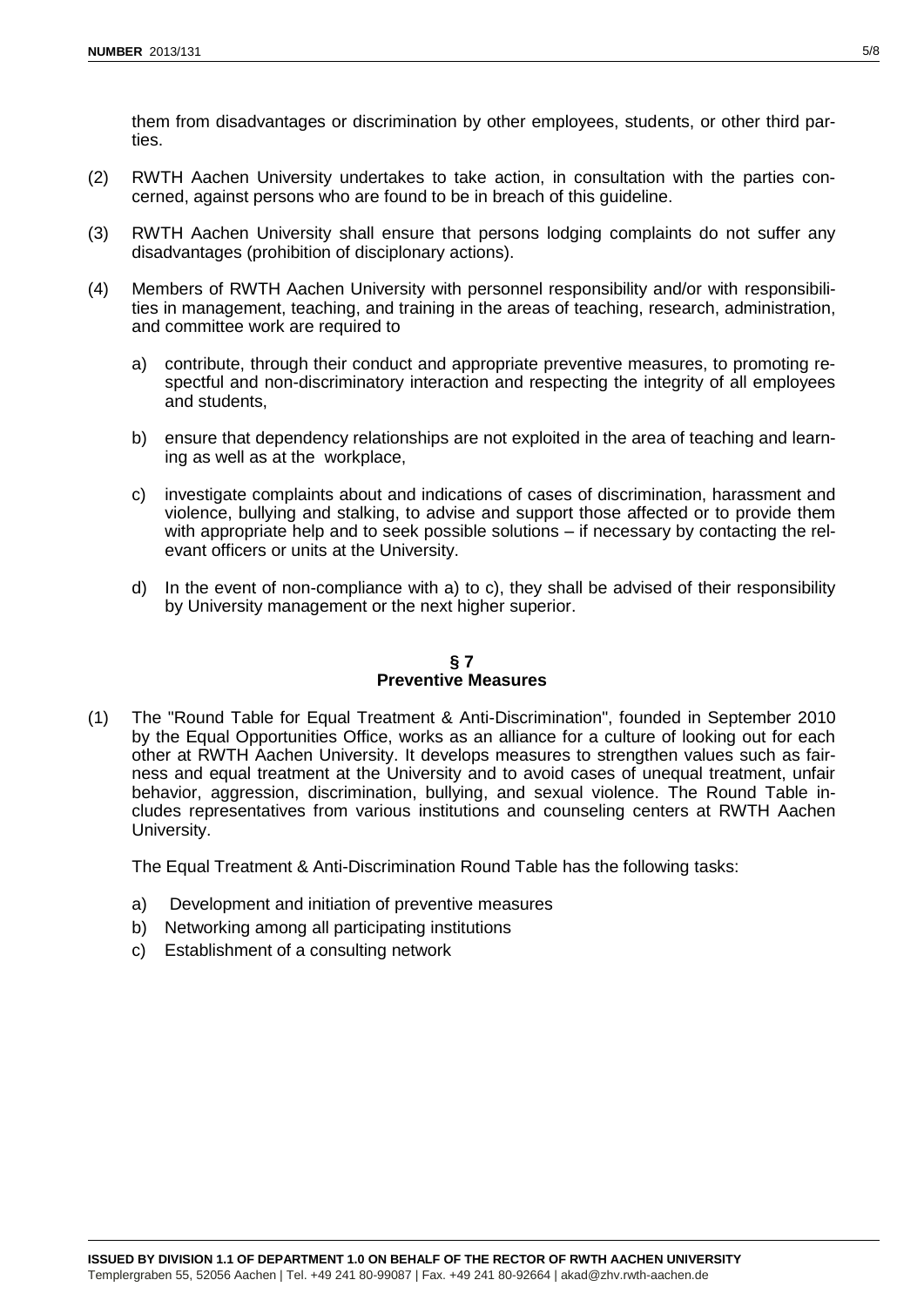- d) Professionalization of counseling and guarantee of minimum standards, with the aim of empowering those affected.
- e) Sensitization of the University public and especially of the Executives

## (2) Training sessions

As part of the induction events for newly enrolled students, the University's continuing education program, and the training of executives at RWTH Aachen University, regular continuing education measures are held on the topics of the General Equal Opportunities Act, a discrimination-free University, supervisors' beast endeavors obligation, and procedures in the event of violations, or these topics are integrated into workshops on conflict management and in communication or management seminars.

## (3) Security on the University Campus

RWTH Aachen University ensures that sources of danger and areas of fear with regard to discrimination, harassment, and violence are eliminated or avoided with the help of alarm reporting and emergency response systems and a central incident reporting system on the University campus.

## **Section Three:**

## **Complaints Procedure**

#### **§ 8 Basics**

The complaint procedure consists of consultations (non-formal procedure) and the complaint to the Complaints Office (formal procedure).

#### **§ 9 Advice and Support in the Complaints Procedure**

- (1) Various counseling centers shall be available to the group of persons referred to in § 1 for counseling sessions and for their own protection and action against discrimination, harassment and violence, stalking and bullying. The counseling centers pursuant to Paragraph 3 shall support the persons concerned in asserting their interests and, upon request, also accompany them on the way to a formal complaint pursuant to Section 11. This also includes formulating in writing the grievances presented orally and writing them down for submission to the grievance office (Section 10), if the grievant so desires and wishes to initiate formal grievance proceedings. Further details on the complaints procedure are governed by  $\S$  11.
- (2) All consultations mentioned in sentence 1 shall be treated confidentially unless the parties to the consultation mutually agree to pass on the content of the consultation or parts thereof to third parties.
- (3) The following counseling centers are available to those affected:
	- a) The Staff Councils (Non Scientific Staff, Staff Council for Academic Staff)
	- b) AStA Students' Committee
	- c) Student Advice Centre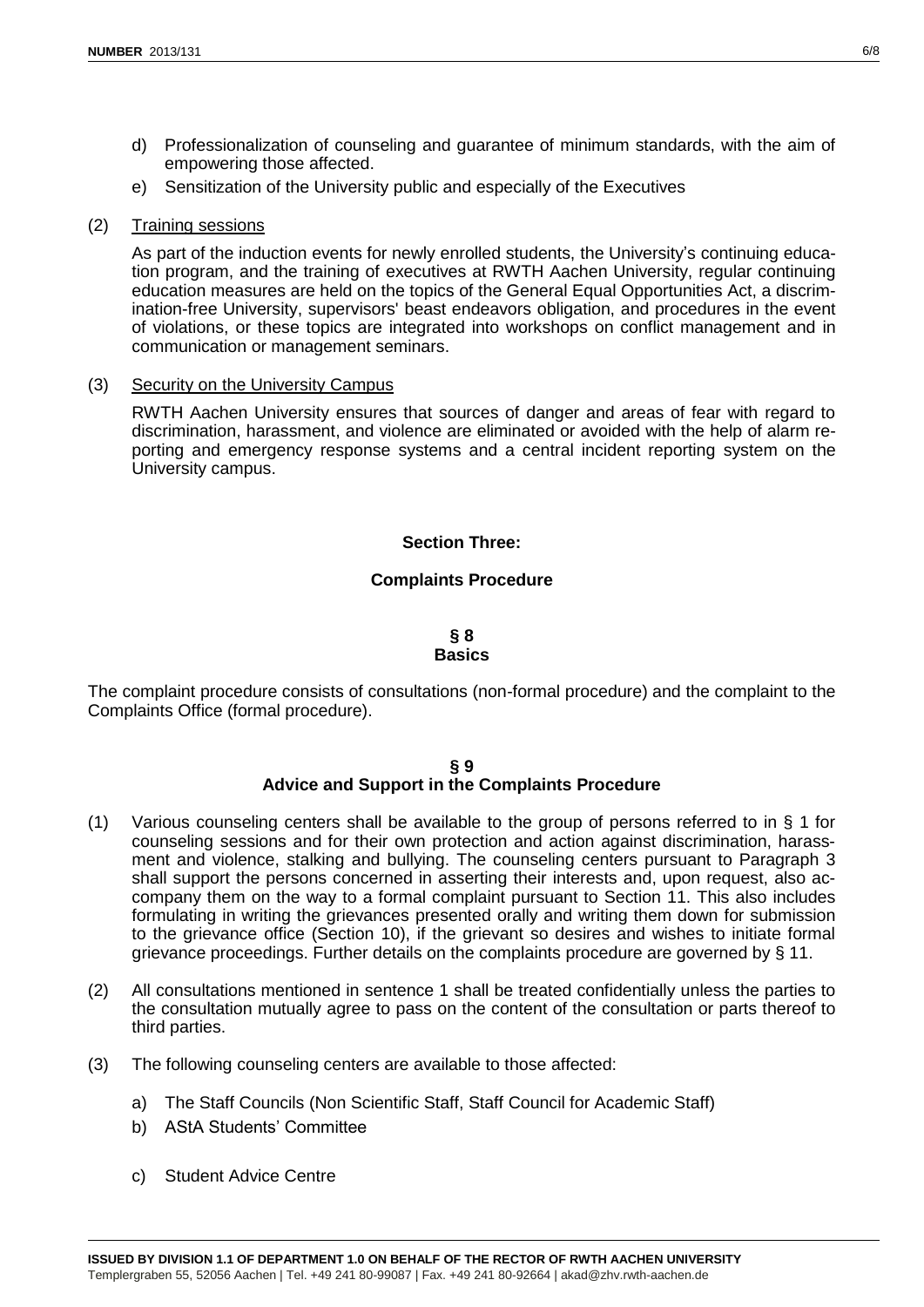- d) Representative Council for Staff with Disabilities
- e) Equality Office with Family Services Center
- f) Social Counseling

#### **§ 10 Complaints Officer**

The complaints officer of RWTH Aachen University is the Rector of RWTH Aachen University. The tasks are assigned to Department 9.0 - Legal Services.

# **§ 11 Complaints Procedure**

- (1) Persons referred to in §1 shall have the right to officially lodge a complaint with the Complaints Office, thereby initiating the formal complaint procedure. The complaint must be submitted in writing or verbally to the Complaints Office for recording. In case of an oral statement by the person making the complaint, the employee of the Complaints Office shall record the complaint in writing and draw up a record of the content of the conversation. The transcript is presented to the person making the complaint at the end of the interview for review and subsequent signature.
- (2) The complaint must describe the events perceived as disadvantageous and discriminatory. Witnesses and, if necessary, evidence should be named, if available. The complaint should state which other persons have already been informed about the incidents and whether any action has already been taken.
- (3) After receipt of the complaint, the person making the complaint shall be informed by the Complaints Office in an initial interview about their rights, obligations and about the further procedure. They shall be informed about support measures through advocacy and counseling services.
- (4) The Complaints Office may involve responsible persons from the respective affected institutions. This applies in particular when immediate measures are required to stop violence, discrimination, or disadvantages.
- (5) The Complaints Office shall ask the accused person to respond to the complaint in writing. On this basis, the Complaints Office shall conduct a personal interview with the accused person within 10 working days. At the request of the accused person, a person of their confidence may participate in the interview.
- (6) The Complaints Office shall investigate the facts of the case. The Complaints Office shall inform the Rector, via the Chancellor, of the result of the examination and propose the further course of action.
- (7) The Complaints Office shall document all hearings and the established facts and inform both parties of the outcome of the discussions and reviews.
- (8) The Rector decides on further measures and possible consequences in accordance with § 13 of these regulations.